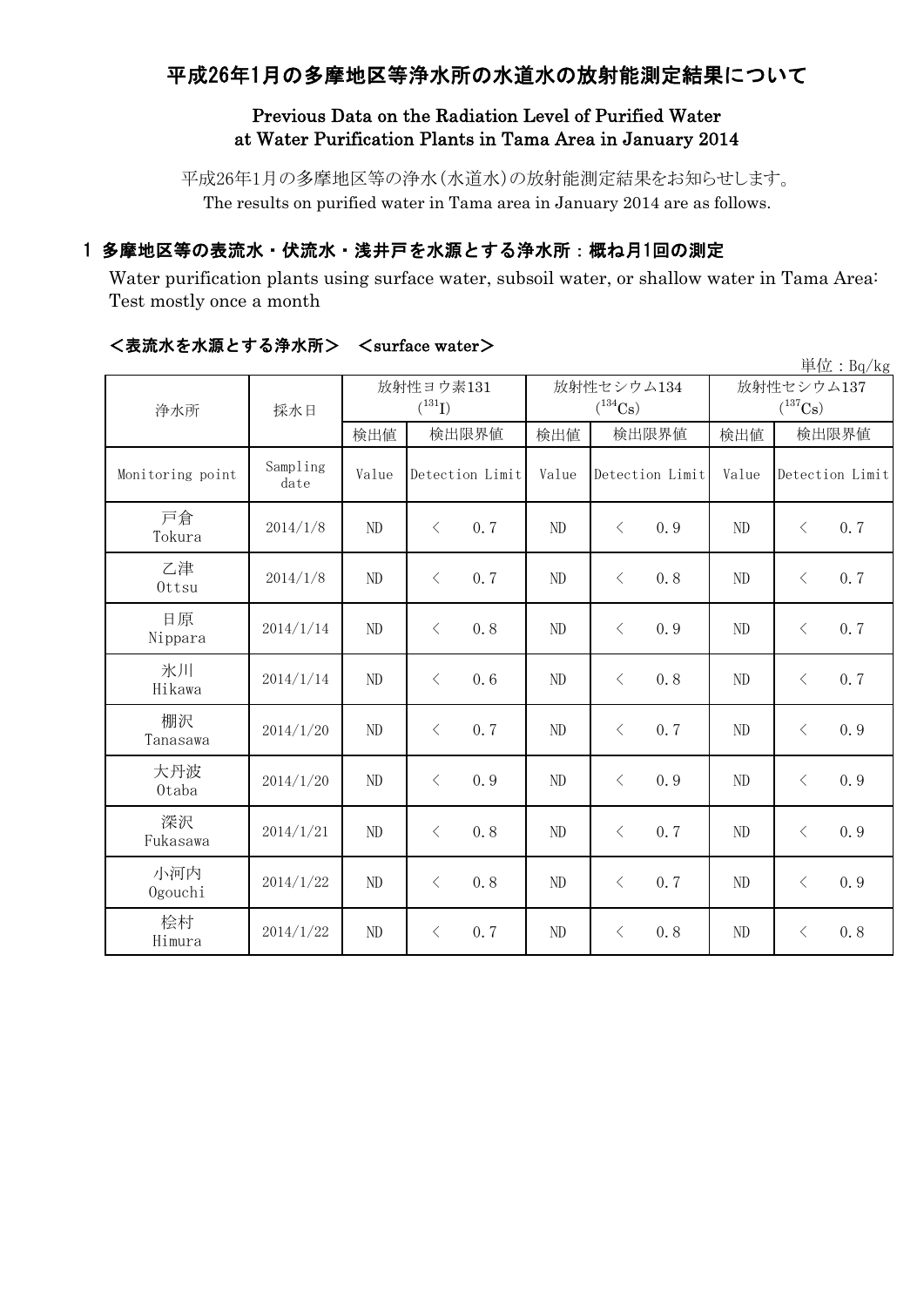|                       |                  |                          |                   |                            |                   |                                     | 単位: Bq/kg         |
|-----------------------|------------------|--------------------------|-------------------|----------------------------|-------------------|-------------------------------------|-------------------|
| 浄水所                   | 採水日              | 放射性ヨウ素131<br>$(^{131}I)$ |                   | 放射性セシウム134<br>$(^{134}Cs)$ |                   | 放射性セシウム137<br>$(^{137}\mathrm{Cs})$ |                   |
|                       |                  | 検出値                      | 検出限界値             | 検出値                        | 検出限界値             | 検出値                                 | 検出限界値             |
| Monitoring point      | Sampling<br>date | Value                    | Detection Limit   | Value                      | Detection Limit   | Value                               | Detection Limit   |
| 千ヶ瀬第二<br>Chigasedaini | 2014/1/13        | ND                       | $\lt$<br>0.8      | ND                         | $\langle$<br>0.9  | N <sub>D</sub>                      | $\langle$<br>0, 8 |
| 日向和田<br>Hinatawada    | 2014/1/13        | ND                       | $\langle$<br>0.7  | ND                         | 0.5<br>$\lt$      | ND                                  | 0.6<br>$\langle$  |
| 成木<br>Nariki          | 2014/1/15        | ND                       | $\langle$<br>0, 7 | ND                         | 0, 8<br>$\langle$ | N <sub>D</sub>                      | 0.7<br>$\lt$      |
| 二俣尾<br>Futamatao      | 2014/1/15        | ND                       | $\lt$<br>0.8      | ND                         | $\langle$<br>0.9  | N <sub>D</sub>                      | 0.9<br>$\langle$  |
| 高月<br>Takatsuki       | 2014/1/21        | ND                       | $\langle$<br>0, 6 | ND                         | $\langle$<br>0, 7 | N <sub>D</sub>                      | $\langle$<br>0.8  |
| 沢井第一<br>Sawaidaiichi  | 2014/1/27        | ND                       | 0.8<br>$\lt$      | ND                         | 0.7<br>$\langle$  | ND                                  | 0, 8<br>$\lt$     |
| 沢井第二<br>Sawaidaini    | 2014/1/27        | ND                       | 0, 6<br>$\langle$ | ND                         | $\langle$<br>0, 6 | N <sub>D</sub>                      | $\langle$<br>0, 6 |
| 御岳山<br>Mitakesann     | 2014/1/28        | ND                       | 0.8<br>$\lt$      | ND                         | $\langle$<br>0.9  | N <sub>D</sub>                      | 0.7<br>$\langle$  |

#### <伏流水を水源とする浄水所> <subsoil water>

#### <地下水(浅井戸)を水源とする浄水所> <shallow well>

単位:Bq/kg 検出値 検出限界値 検出値 検出限界値 検出値 Monitoring point Sampling date Value Detection Limit | Value Detection Limit | Value Detection Limit 杉並 Suginami  $2014/1/9$  ND  $\leq$  0.6 ND  $\leq$  0.6 ND  $\leq$  1 上石原 kamiisihara  $2014/1/9$  ND < 0.8 ND < 0.8 ND < 0.8 上代継 Kamiyotsugi 2014/1/28 ND  $\left\{ \begin{array}{ccc} 2 & 0.7 \\ 0.7 & 0.7 \end{array} \right\}$   $\left\{ \begin{array}{ccc} 0.7 \\ 0.7 \\ 0.8 \end{array} \right\}$ 浄水所 採水日 検出限界値 | 検出値 | 検出値 | 検出限界値 放射性ヨウ素131  $(^{131}\text{I})$ 放射性セシウム134  $(134)$ Cs) 放射性セシウム137  $(^{137}Cs)$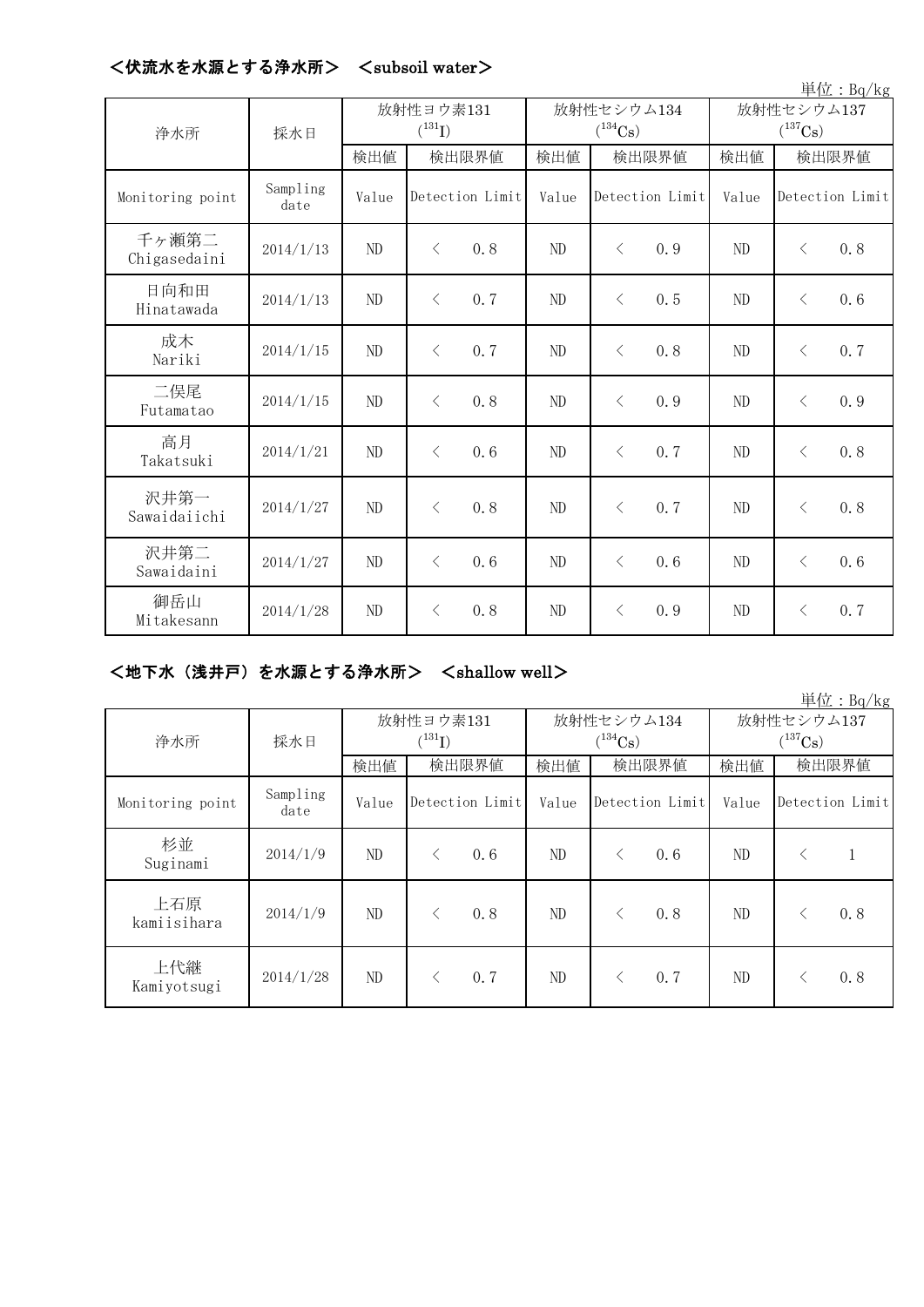# 2 地下水(深井戸)を水源とする浄水所:概ね3ヶ月1回の測定

Source water in taken form deep well: Test mostly once a month

|                                        |                  |                          |                  |                            |                  |                            | 単位: Bq/kg                 |
|----------------------------------------|------------------|--------------------------|------------------|----------------------------|------------------|----------------------------|---------------------------|
| 浄水所                                    | 採水日              | 放射性ヨウ素131<br>$(^{131}I)$ |                  | 放射性セシウム134<br>$(^{134}Cs)$ |                  | 放射性セシウム137<br>$(^{137}Cs)$ |                           |
|                                        |                  | 検出値                      | 検出限界値            | 検出値                        | 検出限界値            | 検出値                        | 検出限界値                     |
| Monitoring point                       | Sampling<br>date | Value                    | Detection Limit  | Value                      | Detection Limit  | Value                      | Detection Limit           |
| 上北台<br>Kamikitadai                     | 2014/1/8         | $\rm ND$                 | $\langle$<br>0.8 | ND                         | $\langle$<br>0.9 | ND                         | $\langle$<br>0.8          |
| 小川<br>Ogawa                            | 2014/1/9         | ND                       | 0.8<br>$\langle$ | ND                         | 0.7<br>$\langle$ | ND                         | 0.8<br>$\lt$              |
| 深大寺<br>Jindaiji                        | 2014/1/13        | ND                       | $\langle$<br>0.8 | ND                         | $\langle$<br>0.8 | ND                         | $\langle$<br>$\mathbf{1}$ |
| 滝の沢<br>Takinosawa                      | 2014/1/14        | ND                       | 0.8<br>$\langle$ | ND                         | 0.7<br>$\langle$ | ND                         | 0.8<br>$\langle$          |
| 福生武蔵野台<br>Hussamusashinoda             | 2014/1/15        | $\rm ND$                 | $\langle$<br>0.8 | ND                         | 0.7<br>$\langle$ | ND                         | $\langle$<br>0.8          |
| 国分寺北町第二<br>Kokubunjikitamac<br>hidaini | 2014/1/16        | ND                       | 0.9<br>$\lt$     | ND                         | 0.7<br>$\langle$ | ND                         | $\lt$<br>0.9              |
| 東恋ヶ窪<br>Higashikoigakubo               | 2014/1/16        | $\rm ND$                 | 0.7<br>$\langle$ | ND                         | $\langle$<br>0.7 | ND                         | $\langle$<br>0.9          |
| 元本郷<br>Motohongo                       | 2014/1/20        | ND                       | 0.9<br>$\langle$ | ND                         | $\langle$<br>0.9 | ND                         | $\langle$<br>0.8          |
| 子安<br>Koyasu                           | 2014/1/20        | ND                       | 0.7<br>$\langle$ | ND                         | $\langle$<br>0.6 | ND                         | $\langle$<br>0.9          |
| 多摩平<br>Tamadaira                       | 2014/1/20        | ND                       | $\langle$<br>0.9 | ND                         | $\langle$<br>0.8 | ND                         | 0.8<br>$\langle$          |
| 中藤配水所<br>Nakato                        | 2014/1/21        | $\rm ND$                 | 0.9<br>$\lt$     | ND                         | 0.7<br>$\langle$ | ND                         | $\langle$<br>0.9          |
| 原町田<br>Haramachida                     | 2014/1/22        | $\rm ND$                 | 0.7<br>$\langle$ | ND                         | $\langle$<br>0.9 | ND                         | $\langle$<br>0.8          |
| 立川砂川<br>Tachikawasunagawa              | 2014/1/23        | ND                       | 0.7<br>$\langle$ | ND                         | $\langle$<br>0.8 | ND                         | 0.8<br>$\langle$          |
| 立川栄町<br>Tachikawasakaecho              | 2014/1/23        | $\rm ND$                 | 0.9<br>$\langle$ | ND                         | $\langle$<br>0.7 | ND                         | 0.9<br>$\langle$          |
| 暁町<br>Akatsukicho                      | 2014/1/27        | $\rm ND$                 | 0.8<br>$\langle$ | ND                         | 0.8<br>$\langle$ | ND                         | 0.7<br>$\langle$          |
| 谷保<br>Yaho                             | 2014/1/28        | $\rm ND$                 | 0.6<br>$\langle$ | ND                         | 0.8<br>$\langle$ | $\rm ND$                   | $\langle$<br>0.8          |